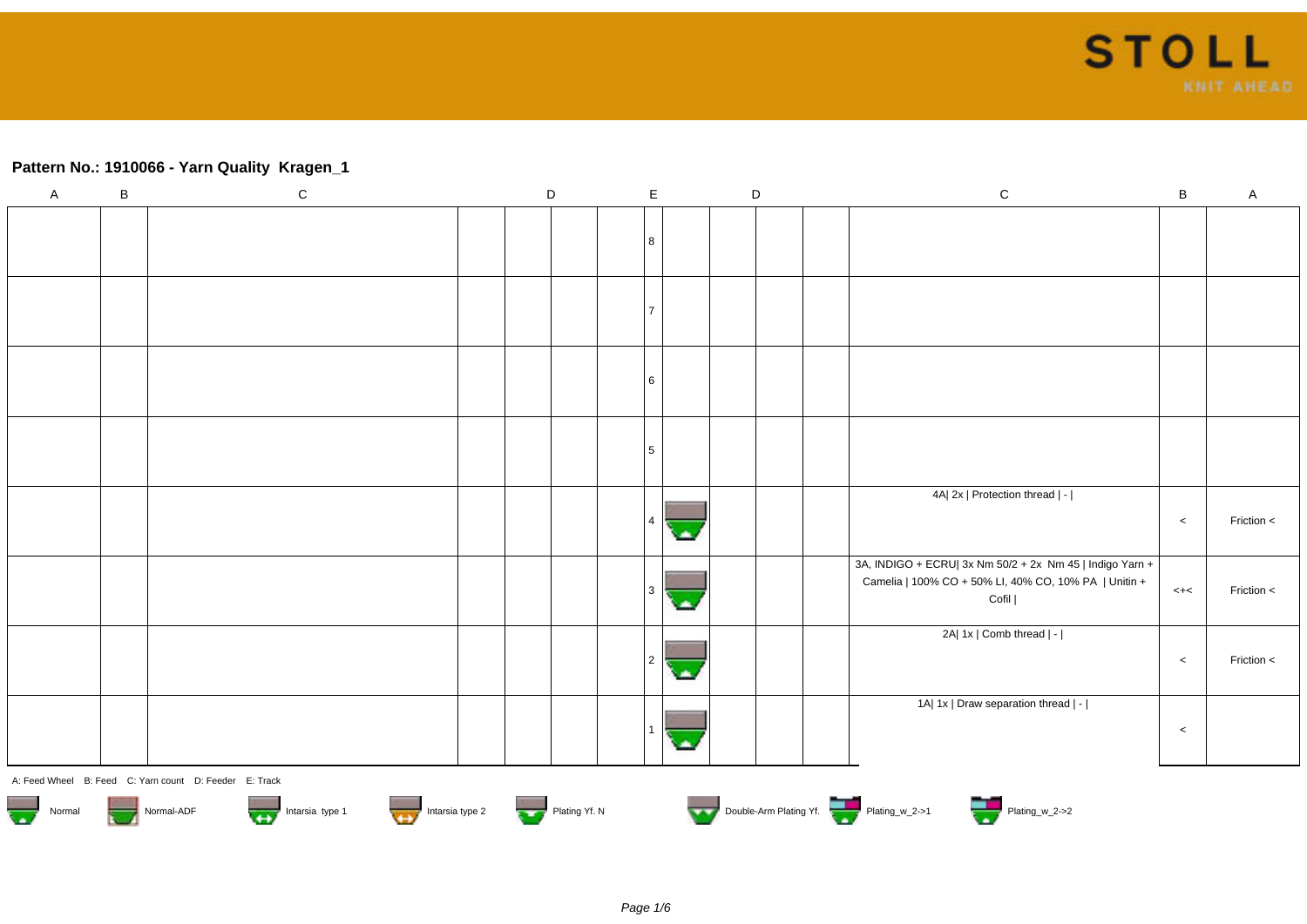# **Pattern No.: 1910066 - Yarn Quality Leibteil(e)**

| $\mathsf A$                                                                                                                                                                                                                    | $\, {\bf B}$ | ${\bf C}$                                              | $\mathsf D$ |  | $\mathsf E$ |      | $\mathsf D$ | $\mathsf C$<br>$\sf{B}$<br>$\sf A$                                                     |  |  |
|--------------------------------------------------------------------------------------------------------------------------------------------------------------------------------------------------------------------------------|--------------|--------------------------------------------------------|-------------|--|-------------|------|-------------|----------------------------------------------------------------------------------------|--|--|
|                                                                                                                                                                                                                                |              |                                                        |             |  | 8           | ٠    |             | 8A  1x   Protection thread   -  <br>Friction <<br>$\,<\,$                              |  |  |
|                                                                                                                                                                                                                                |              |                                                        |             |  | ا 7         |      |             |                                                                                        |  |  |
|                                                                                                                                                                                                                                |              |                                                        |             |  | 6           | alla |             | 6A, ECRU  2x Nm 45   Camelia   50% LI, 40% CO, 10% PA  <br>Cofil  <br>Friction <<br><< |  |  |
|                                                                                                                                                                                                                                |              |                                                        |             |  | 5           | ×    |             | 5A, ECRU  2x Nm 45   Camelia   50% LI, 40% CO, 10% PA  <br>Cofil  <br>Friction <<br><< |  |  |
|                                                                                                                                                                                                                                |              |                                                        |             |  | <b>4</b>    |      |             |                                                                                        |  |  |
|                                                                                                                                                                                                                                |              |                                                        |             |  | l 3         | ۰    |             | 3A, INDIGO  2x Nm 50/2   Indigo Yarn   100% CO   Unitin  <br>Friction <<br>$\,<\,$     |  |  |
|                                                                                                                                                                                                                                |              |                                                        |             |  | 2           | ٠    |             | 2A  1x   Comb thread   -  <br>Friction <<br>$\prec$                                    |  |  |
|                                                                                                                                                                                                                                |              |                                                        |             |  |             | ٠    |             | 1A  1x   Draw separation thread   -  <br>$\,<\,$                                       |  |  |
|                                                                                                                                                                                                                                |              | A: Feed Wheel B: Feed C: Yarn count D: Feeder E: Track |             |  |             |      |             |                                                                                        |  |  |
| Normal Normal-ADF Normal-ADF Intarsia type 1 Intarsia type 2 Intarsia type 2 Intarsia type 2 Intarsia type 2 Intarsia type 2 Intarsia type 2 Intarsia type 2 Intarsia type 2 Intarsia type 2 Intarsia type 2 Intarsia type 2 I |              |                                                        |             |  |             |      |             |                                                                                        |  |  |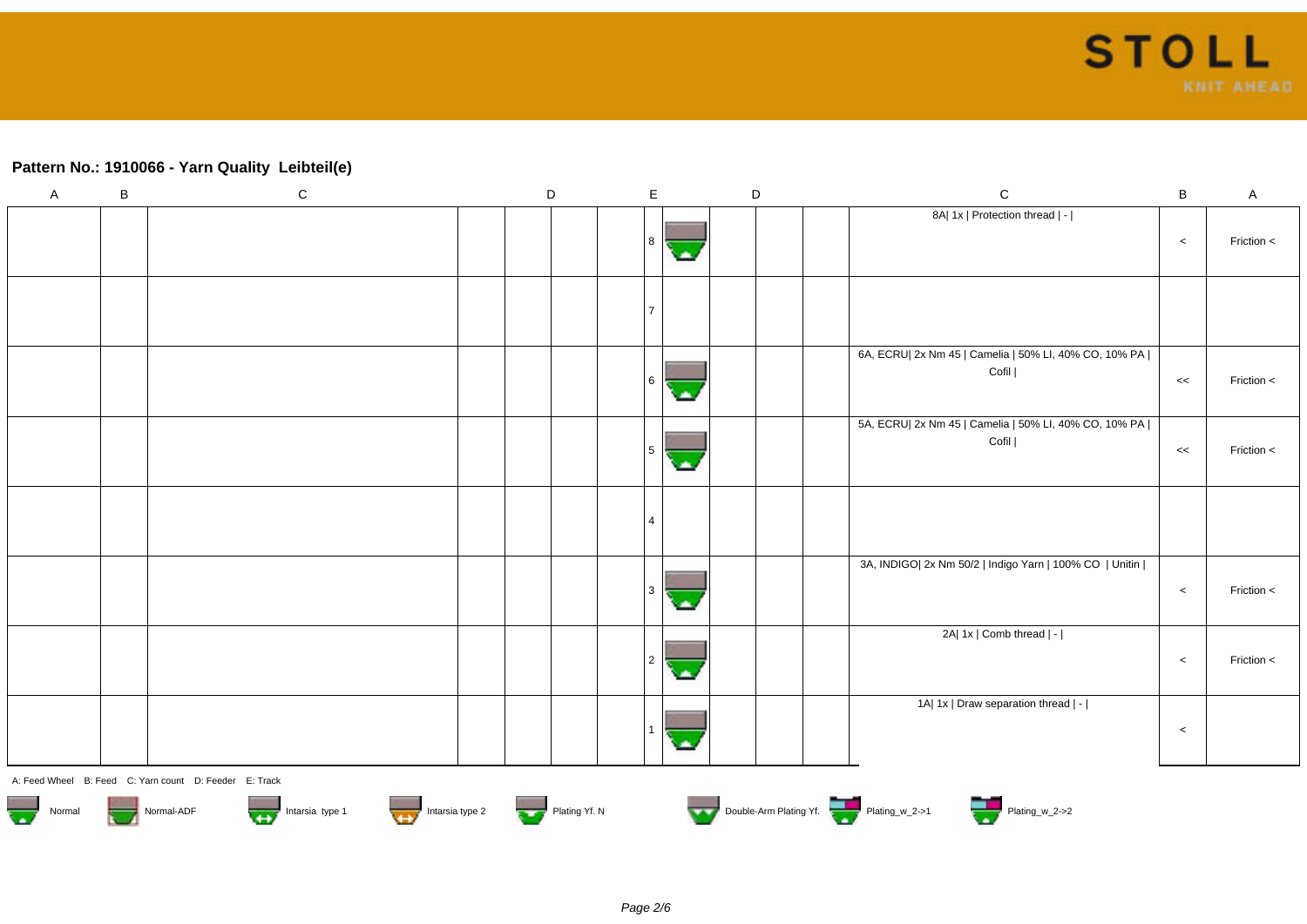### **Pattern No.: 1910066 - Yarn Quality V-Teil(e)**

| $\mathsf{A}$ | $\sf B$ | ${\bf C}$                                              | $\mathsf D$   | $\mathsf E$                     | D | ${\bf C}$<br>$\, {\bf B}$<br>$\mathsf{A}$                                                                                                            |  |
|--------------|---------|--------------------------------------------------------|---------------|---------------------------------|---|------------------------------------------------------------------------------------------------------------------------------------------------------|--|
|              |         |                                                        |               | 8<br><b>A</b>                   |   | 8A  1x   Protection thread   -  <br>Friction <<br>$\,<$                                                                                              |  |
|              |         |                                                        |               |                                 |   |                                                                                                                                                      |  |
|              |         |                                                        |               | 6                               |   |                                                                                                                                                      |  |
|              |         |                                                        |               | 5                               |   |                                                                                                                                                      |  |
|              |         |                                                        |               | $\mathbf{\Delta}$               |   | 4A  1x   Protection thread   -  <br>Friction <<br>$\,<$                                                                                              |  |
|              |         |                                                        |               | 3 l<br>$\overline{\phantom{a}}$ |   | 3A, INDIGO + ECRU  2x Nm 50/2 + 1x Nm 45   Indigo Yarn +<br>Camelia   100% CO + 50% LI, 40% CO, 10% PA   Unitin +<br>Friction <<br>$<< + <$<br>Cofil |  |
|              |         |                                                        |               | 2<br>ڪ                          |   | 2A  1x   Comb thread   -  <br>Friction <<br>$\,<$                                                                                                    |  |
|              |         |                                                        |               |                                 |   | 1A  1x   Draw separation thread   -  <br>$\,<$                                                                                                       |  |
|              |         | A: Feed Wheel B: Feed C: Yarn count D: Feeder E: Track |               |                                 |   |                                                                                                                                                      |  |
| Normal       |         | Normal-ADF<br>Intarsia type 1<br>Intarsia type 2       | Plating Yf. N |                                 |   | Double-Arm Plating Yf.<br>Plating_w_2->2                                                                                                             |  |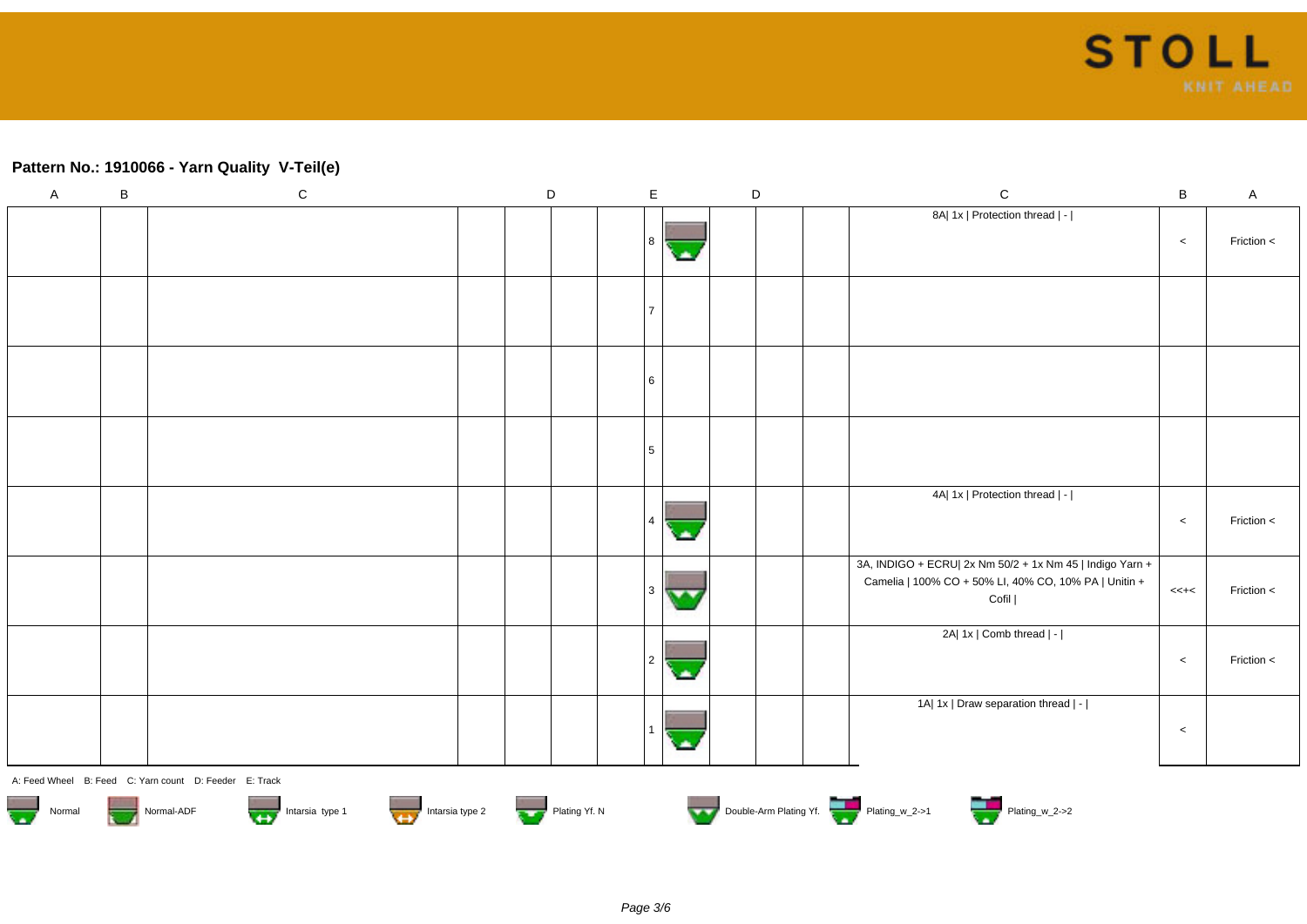### **Pattern No.: 1910066 - Yarn Quality R-Teil(e)**

| $\mathsf{A}$                      | $\, {\bf B}$ | ${\bf C}$                                              | $\mathsf D$   | $\mathsf E$                   |             | $\mathsf D$ |  | ${\bf C}$                                                                                                                  | $\, {\bf B}$ | $\mathsf{A}$ |
|-----------------------------------|--------------|--------------------------------------------------------|---------------|-------------------------------|-------------|-------------|--|----------------------------------------------------------------------------------------------------------------------------|--------------|--------------|
|                                   |              |                                                        |               | 8                             | <b>CALL</b> |             |  | 8A  1x   Protection thread   -                                                                                             | $\,<$        | Friction <   |
|                                   |              |                                                        |               |                               |             |             |  |                                                                                                                            |              |              |
|                                   |              |                                                        |               | 6                             |             |             |  |                                                                                                                            |              |              |
|                                   |              |                                                        |               | 5                             |             |             |  |                                                                                                                            |              |              |
|                                   |              |                                                        |               |                               |             |             |  | 4A  1x   Protection thread   -                                                                                             | $\,<$        | Friction $<$ |
|                                   |              |                                                        |               | 3<br>$\overline{\phantom{a}}$ |             |             |  | 3A, INDIGO + ECRU  2x Nm 50/2 + 1x Nm 45   Indigo Yarn +<br>Camelia   100% CO + 50% LI, 40% CO, 10% PA   Unitin +<br>Cofil | $<< + <$     | Friction <   |
|                                   |              |                                                        |               | 2                             |             |             |  | 2A  1x   Comb thread   -                                                                                                   | $\,<$        | Friction <   |
|                                   |              |                                                        |               |                               |             |             |  | 1A  1x   Draw separation thread   -                                                                                        | $\,<$        |              |
|                                   |              | A: Feed Wheel B: Feed C: Yarn count D: Feeder E: Track |               |                               |             |             |  |                                                                                                                            |              |              |
| $\overline{\mathbf{r}}$<br>Normal |              | Intarsia type 2<br>Normal-ADF<br>Intarsia type 1       | Plating Yf. N |                               |             |             |  | Double-Arm Plating Yf.                                                                                                     |              |              |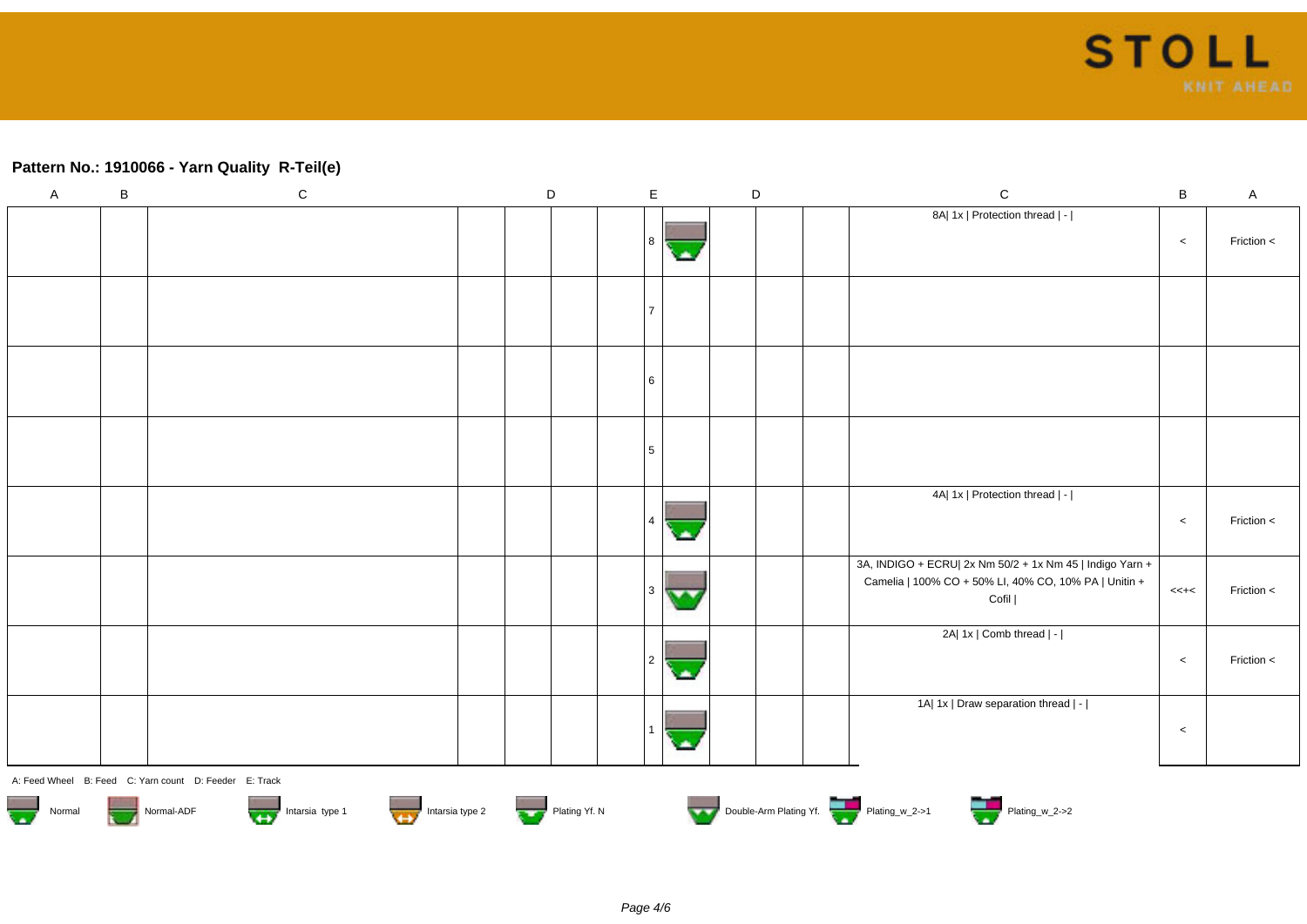# **Pattern No.: 1910066 - Yarn Quality Ärmel links 1**

| $\mathsf A$                        | $\, {\bf B}$ | ${\rm C}$                                              | $\mathsf D$   | $\mathsf E$ |            | $\mathsf D$ | ${\bf C}$                                                                                                                  | $\sf B$  | $\mathsf A$ |
|------------------------------------|--------------|--------------------------------------------------------|---------------|-------------|------------|-------------|----------------------------------------------------------------------------------------------------------------------------|----------|-------------|
|                                    |              |                                                        |               | 8           | ×          |             | 8A  1x   Protection thread   -                                                                                             | $\,<$    | Friction <  |
|                                    |              |                                                        |               | 17          |            |             |                                                                                                                            |          |             |
|                                    |              |                                                        |               | 6           |            |             |                                                                                                                            |          |             |
|                                    |              |                                                        |               | 5           |            |             |                                                                                                                            |          |             |
|                                    |              |                                                        |               | $\vert$ 4   | olin,      |             | 4A  1x   Protection thread   -                                                                                             | $\,<$    | Friction <  |
|                                    |              |                                                        |               | l 3         | <b>MAG</b> |             | 3A, INDIGO + ECRU  2x Nm 50/2 + 1x Nm 45   Indigo Yarn +<br>Camelia   100% CO + 50% LI, 40% CO, 10% PA   Unitin +<br>Cofil | $<< + <$ | Friction <  |
|                                    |              |                                                        |               | 2           | ×          |             | 2A  1X   Comb thread   -                                                                                                   | $\,<\,$  | Friction <  |
|                                    |              |                                                        |               | -1          | ٠          |             | 1A  1x   Draw separation thread   -                                                                                        | $\,<$    |             |
|                                    |              | A: Feed Wheel B: Feed C: Yarn count D: Feeder E: Track |               |             |            |             |                                                                                                                            |          |             |
| $\overline{\phantom{a}}$<br>Normal |              | Normal-ADF<br>Intarsia type 1<br>Intarsia type 2       | Plating Yf. N |             |            |             | Double-Arm Plating Yf.<br>Plating_w_2->2                                                                                   |          |             |